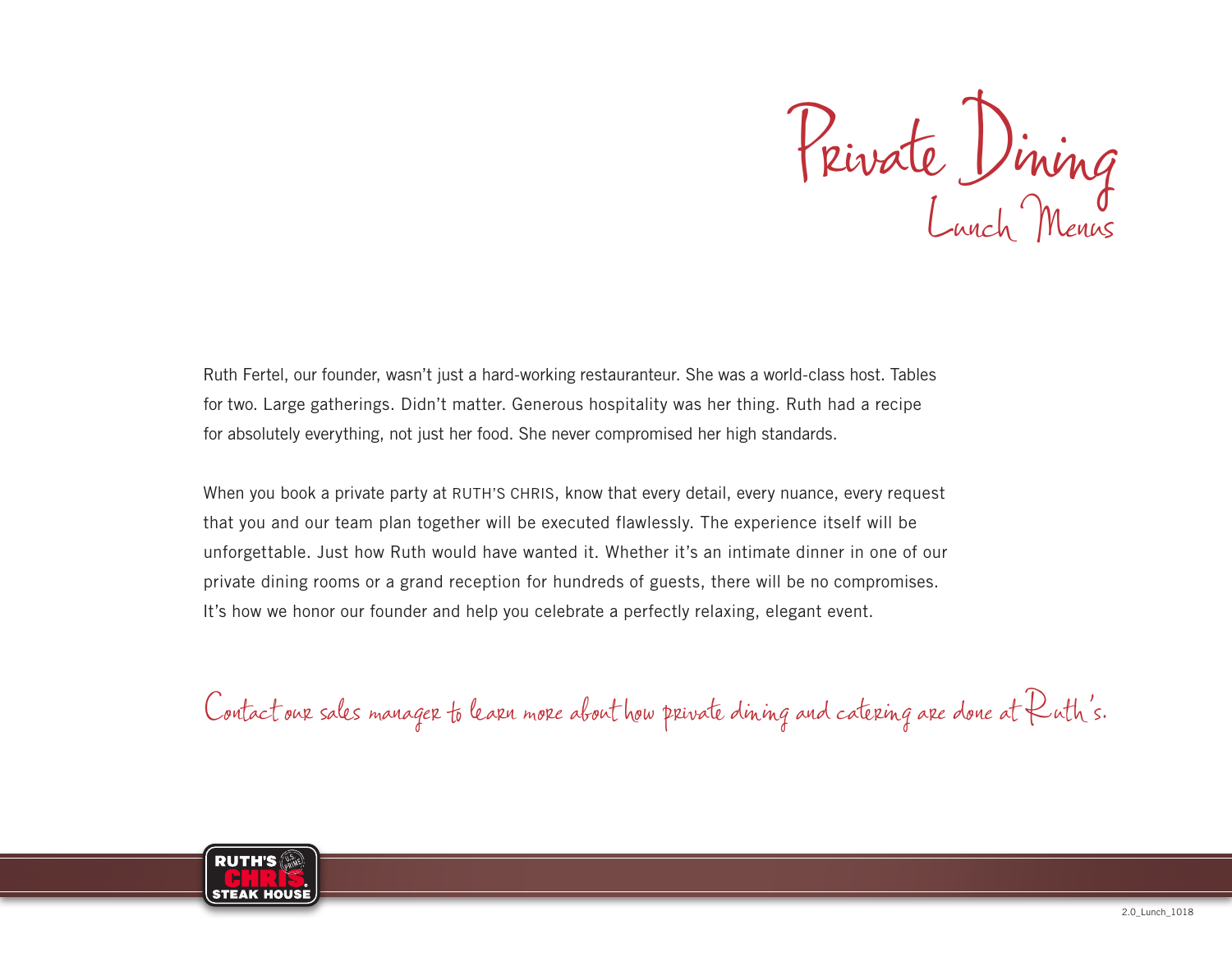## **WOODLAND HILLS**

Canyon Room<br>Accommodates up to 30 guests.

Maya Camara

**REGIONAL SALES & CATERING MANAGER** 818.227.9505 • M 818.426.2086 saleswoodlandhills@ruthschris.com 6100 Topanga Canyon Blvd. • Woodland Hills

Mountain Room Accommodates up to 35 guests.

Malibu Room Accommodates up to 65 guests.

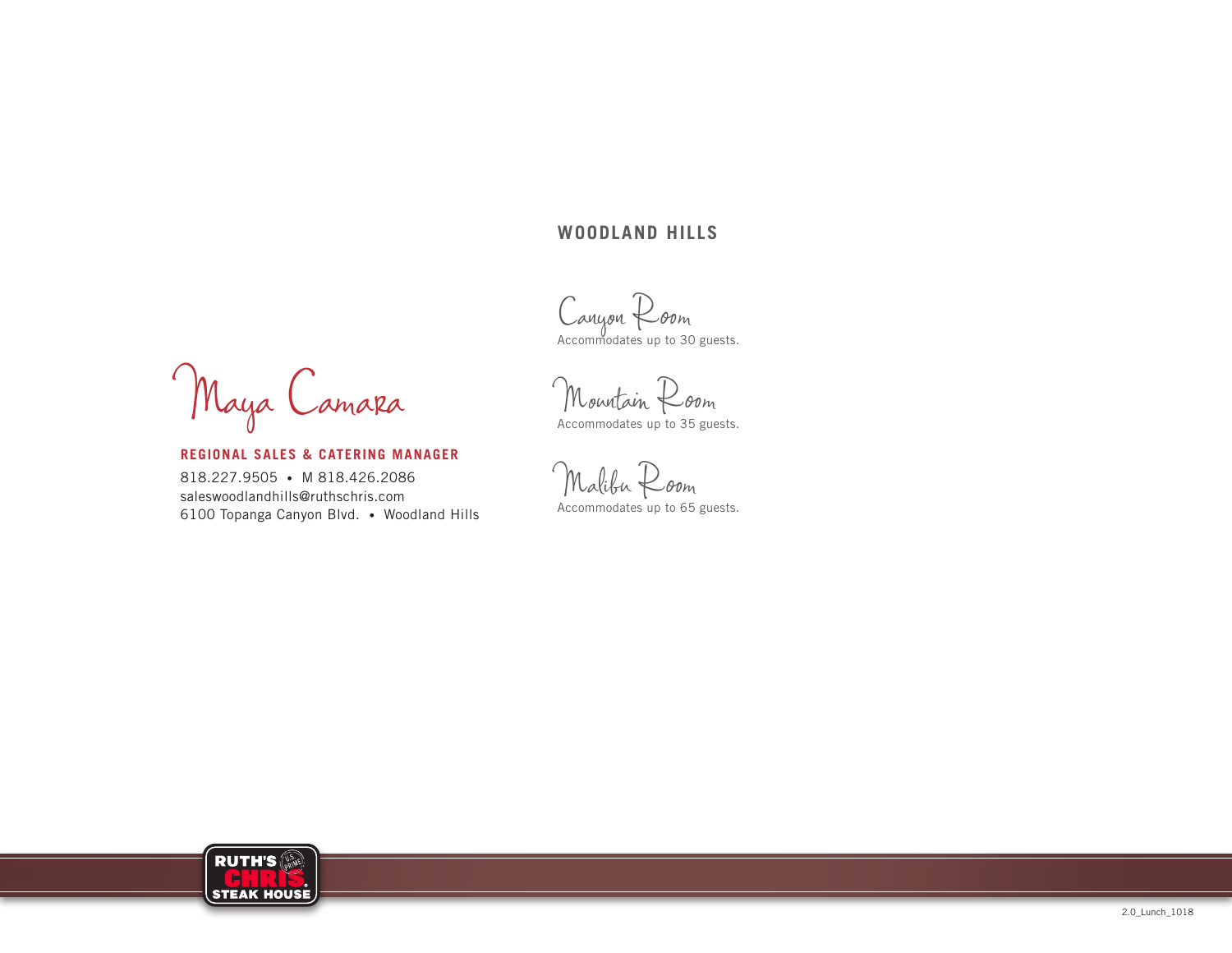

## **THE BOURBON STREET**

\$52 PER PERSON

Starter STEAK HOUSE SALAD 50 cal (calorie count does not include dressing)

Entrée Choices

*(Guest's choice of the following, prepared to order)*

6 OZ FILET\* & SHRIMP 310 cal tender corn-fed midwestern beef, topped with large shrimp

LUNCHEON SIZZLING BLUE CRAB CAKES 320 cal two jumbo lump crab cakes with sizzling lemon butter

STUFFED CHICKEN BREAST 720 cal oven roasted free-range double chicken breast, garlic herb cheese, lemon butter

Accompaniments

*(Served family style)* POTATOES AU GRATIN 560 cal FRESH BROCCOLI 80 cal

Dessert

*(Please choose one)* CHEESECAKE WITH FRESH BERRIES 1280 cal SEASONAL MINI DESSERT DUO 360-590 cal

Not all menu items are available for all party sizes; please speak with your sales manager to confirm availability. Please add applicable sales tax and 3% administration charge. Gratuity is not included.

2,000 calories a day is used for general nutrition advice, but calorie needs vary. Additional nutrition information available upon request.

\*Items are served raw, or undercooked, or may contain raw or undercooked ingredients. Consuming raw or undercooked meats, poultry, seafood, shellfish or eggs may increase your risk of food-borne illness.

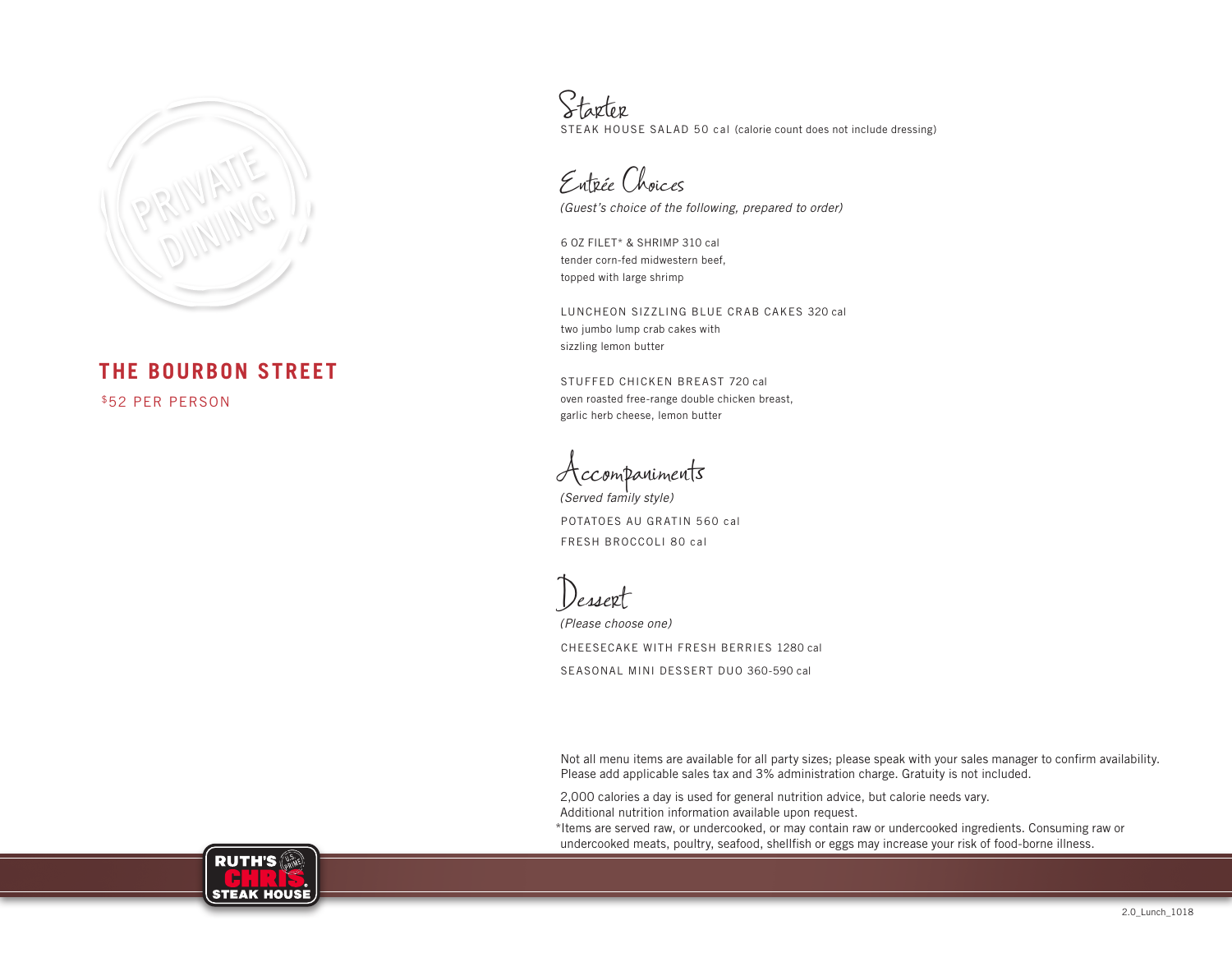

**THE MARDI GRAS** \$60 PER PERSON

Starters

*(Please choose one)* STEAK HOUSE SALAD 50 cal (calorie count does not include dressing) CAESAR SALAD\* 500 cal

Entrée Choices

*(Guest's choice of the following, prepared to order)*

PETITE FILET\* 340 cal tender corn-fed midwestern beef, 8 oz cut *11 oz filet\* upgrade available, add \$6 500 cal*

KING SALMON FILET\* 380-980 cal new zealand king salmon with our chef's seasonal preparation

STUFFED CHICKEN BREAST 720 cal oven roasted free-range double chicken breast, garlic herb cheese, lemon butter

Accompaniments

*(Please choose two, to be served family style)* POTATOES AU GRATIN 560 cal FRESH BROCCOLI 80 cal CREMINI MUSHROOMS 360 cal

Dessert

*(Please choose one)* CHEESECAKE WITH FRESH BERRIES 1280 cal SEASONAL MINI DESSERT DUO 360-590 cal

Not all menu items are available for all party sizes; please speak with your sales manager to confirm availability. Please add applicable sales tax and 3% administration charge. Gratuity is not included.

2,000 calories a day is used for general nutrition advice, but calorie needs vary. \*Items are served raw, or undercooked, or may contain raw or undercooked ingredients. Consuming raw or undercooked meats, poultry, seafood, shellfish or eggs may increase your risk of food-borne illness.

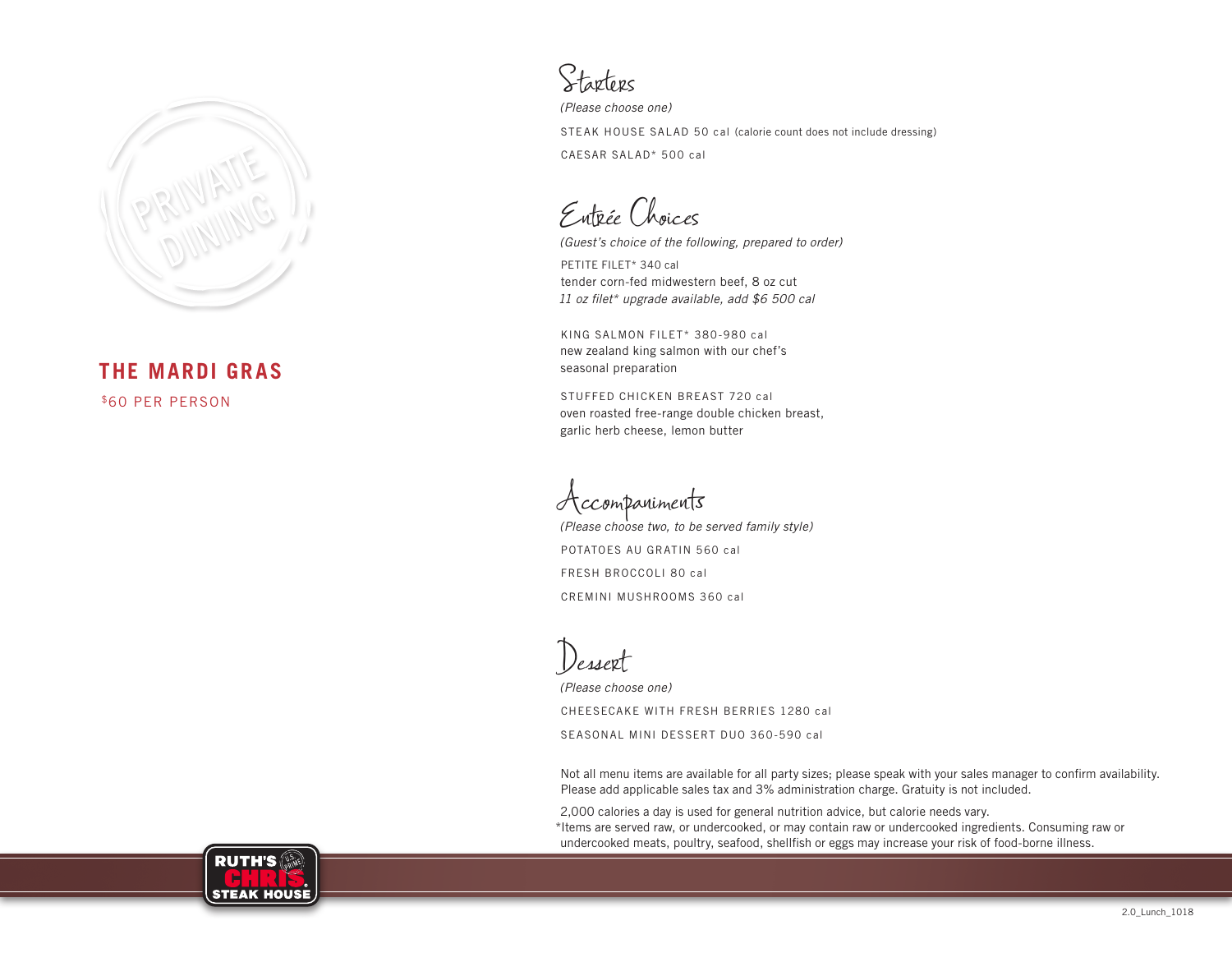

# **RECEPTION SELECTIONS**

Begin the evening by selecting one of our handpassed Hors d'Oeuvres packages. These are best suited for ten or more guests to enjoy thirty to forty-five minutes prior to your meal.

Hand Passed Hors d'Oeuvres Packages

*(Calories are listed by piece)*

PACKAGE 1 (\$10/person) *(Your choice of two selections)* SEARED AHI-TUNA\* 10 cal SMOKEY CHICKEN SKEWER 90 cal

TOMATO BRUSCHETTA 40 cal SWEET POTATO CASSEROLE 70 cal

PACKAGE 2 (\$15/person)

*(Your choice of two selections)*

PRIME BEEF EMPANADA 100 cal AHI-TUNA POKE\* 40 cal

CHIPOTLE CHICKEN TOSTADA 40 cal SPINACH & ARTICHOKE CANAPÉ 60 cal

PACKAGE 3 (\$20/person) *(Your choice of three selections)*

BEEF TENDERLOIN SKEWER\* 70 cal PRIME BEEF SLIDER\* 360 cal ROSEMARY SHRIMP 20 cal

CHICKEN & CHEESE POPOVER 70 cal TOMATO & MOZZARELLA CAPRESE SKEWER 60 cal

PACKAGE 4 (\$25/person) *(Your choice of three selections)*

BEEF WELLINGTON\* 110 cal LAMB LOLLIPOP\* 70 cal STEAK SANDWICH\* 120 cal

SHRIMP COCKTAIL 50 cal MINI CRAB CAKE 40 cal BACON WRAPPED SCALLOP 40 cal

Not all menu items are available for all party sizes; please speak with your sales manager to confirm availability. Please add applicable sales tax and 3% administration charge. Gratuity is not included.

2,000 calories a day is used for general nutrition advice, but calorie needs vary. \*Items are served raw, or undercooked, or may contain raw or undercooked ingredients. Consuming raw or undercooked meats, poultry, seafood, shellfish or eggs may increase your risk of food-borne illness.

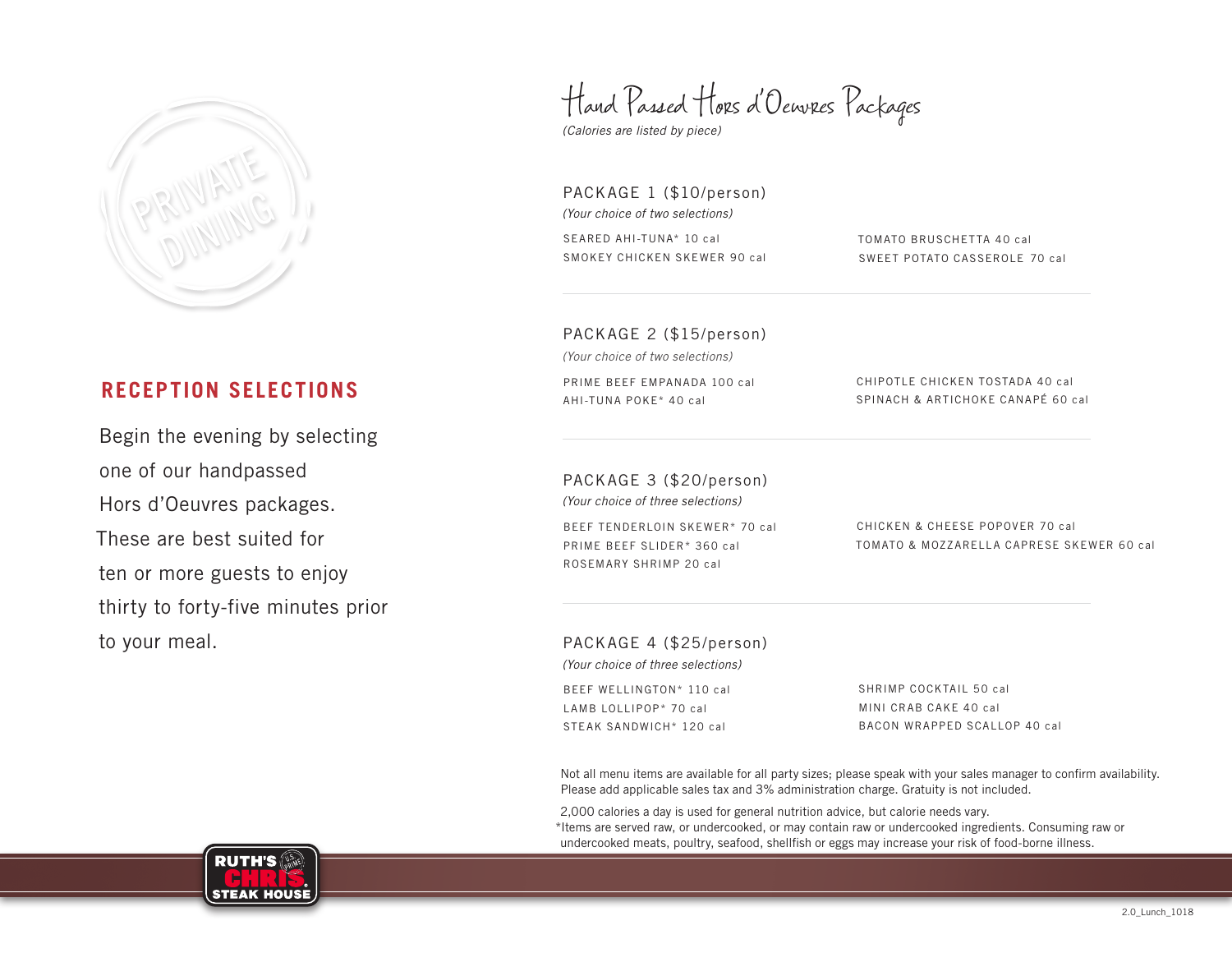

## **RECEPTION SELECTIONS**

Craveable Displays

*(Calorie range based on portion size)*

ARTISANAL CHEESE & FRUIT marinated fresh mozzarella, smoked aged gouda, marbled gorgonzola, sharp cheddar, complemented by honey, fresh and dried fruits, cajun spiced pecans & toast points

Full (*serves 25-30*) \$100 260-310 cal Half (*serves 10-15*) \$60 340-510 cal

#### SCOTTISH SMOKED SALMON

smoked salmon served with lemon crème fraiche, freshly diced tomatoes, sliced red onion & herbed flatbread crisp Full (*serves 25-30*) \$140 190-230 cal

Half (*serves 10-15*) \$70 190-290 cal

Chef's Carving Stations

*(Offered Only for Cocktail Events. Calories based on portion size)*

WHOLE ROASTED TURKEY *(serves 15-20)* \$80 80 cal

WHOLE ROASTED TENDERLOIN OF BEEF\* *(serves 15-30)* \$240 150 cal

MEDITERRANEAN ROASTED VEGETABLES & DIPS

CAJUN SEARED AHI-TUNA\* sushi-grade tuna accompanied by spicy mustard sauce & our oriental salad

Full (*serves 30-40*) \$115 15-25 cal

& pickled ginger

medley of farm-fresh roasted vegetables & antipasto skewers, served with a trio of house made dips– red pepper hummus, chunky bleu cheese & creamy ranch Full (*serves 25-30*) \$85 70-90 cal Half (*serves 10-15*) \$45 60-100 cal

Signature Mini Desserts

| (Prices and calories listed by piece) |        |
|---------------------------------------|--------|
| APPLE CRUMB TART 320 cal              | \$4.50 |
| CHEESECAKE WITH BERRIES 320 cal       | \$4.50 |
| CHOCOLATE MOUSSE CHEESECAKE 270 cal   | \$4.50 |

| CHOCOLATE SIN CAKE 600 cal                                | \$5.50 |
|-----------------------------------------------------------|--------|
| BANANA CREAM PIE 270 cal                                  | \$4.50 |
| FRESH SEASONAL BERRIES 210 cal<br>served with sweet cream | \$5.50 |

Not all menu items are available for all party sizes; please speak with your sales manager to confirm availability. Please add applicable sales tax and 3% administration charge. Gratuity is not included.

2,000 calories a day is used for general nutrition advice, but calorie needs vary.

\*Items are served raw, or undercooked, or may contain raw or undercooked ingredients. Consuming raw or undercooked meats, poultry, seafood, shellfish or eggs may increase your risk of food-borne illness.